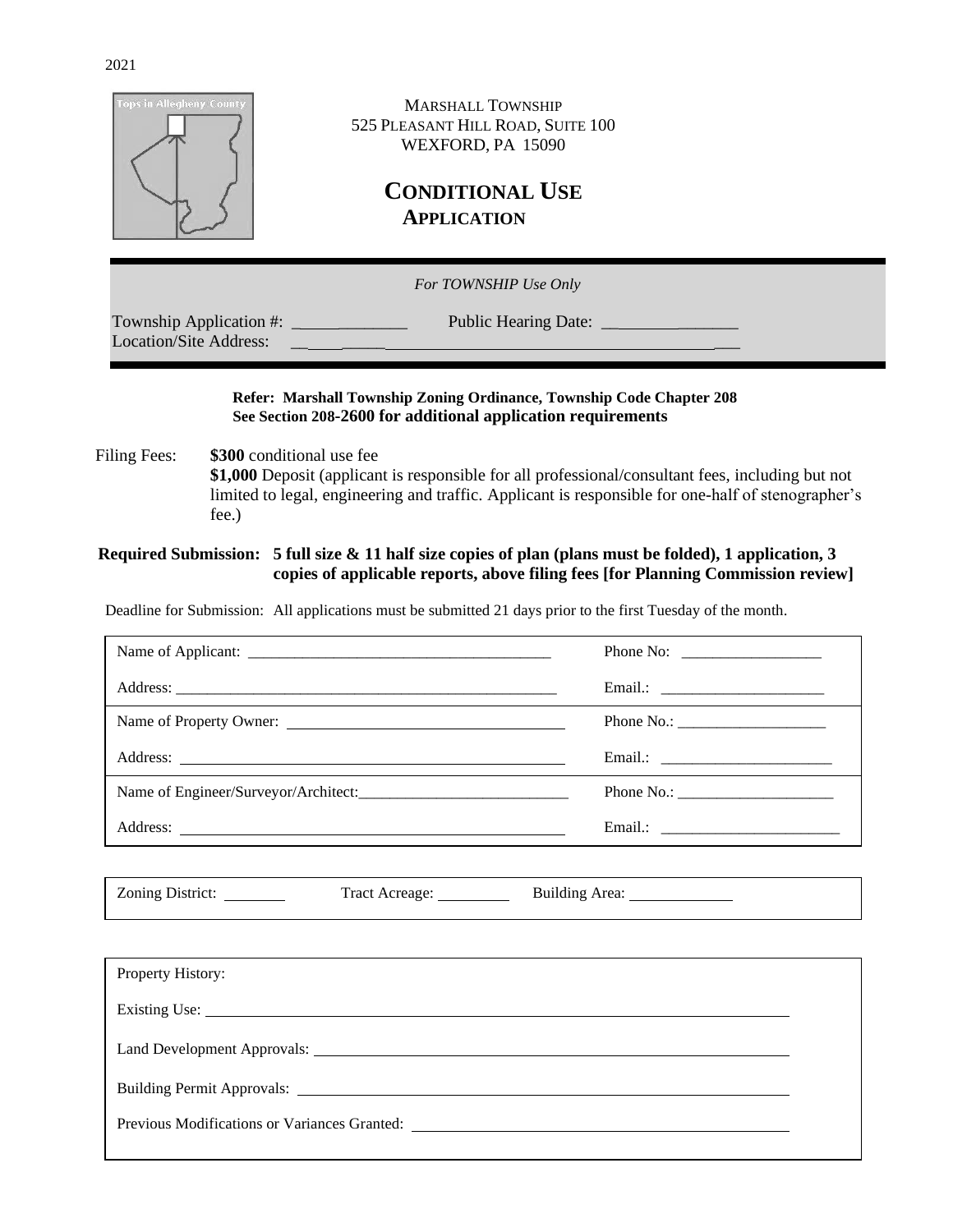#### **Conservation Residential (CR) Conditional Uses:**

| $\Box$ Bed & Breaklast $(820\delta - 2004(D))$                                                    | $\Box$ Continuing Care Retirement Community $\frac{8}{208}$ -2004(1)                                                             |  |  |
|---------------------------------------------------------------------------------------------------|----------------------------------------------------------------------------------------------------------------------------------|--|--|
| Concentrated Animal Operations $\S208-2604(H)$ $\Box$ Golf Course / Country Club $\S208-2604(JJ)$ |                                                                                                                                  |  |  |
| Child Day Care Home $\lceil \frac{8}{9} \cdot 208 - 2604 \cdot (F) \rceil$                        | $\Box$ Elementary & Secondary Schools [§208-2604(M)]                                                                             |  |  |
| Cemetery [§208-2604(E)]                                                                           | Public Utility Structures, other than<br>Telecommunications Tower [§208-2604(BB)]                                                |  |  |
| Churches & similar places of worship<br>[§208-2604(KK)]<br>Home Occupations $\S208-304(B)$        | Non-Tower Wireless Communications Facility (PA<br>$\Box$<br>Wireless Broadband Collocation Act does not apply)<br>[§208-2604(FF) |  |  |
| <b>Suburban Residential (SR) Conditional Uses:</b>                                                |                                                                                                                                  |  |  |
| Bed & Breakfast [§208-2604(D)]<br>$\Box$                                                          | Continuing Care Retirement Community [§208-2604(I)]                                                                              |  |  |
| Golf Course / Country Club [§208-2604(JJ)]                                                        | Cemetery $[§208-2604(E)]$                                                                                                        |  |  |

- $[\$208-2604(M)]$  [§208-2604(KK)]
- $\Box$  Child Day Care Home [§208-2604(F)]  $\Box$  Home Occupations [§208-304(B)]
- 
- Non-Tower Wireless Communications Facility (PA Wireless Broadband Collocation Act does not apply) [§208-2604(FF)]

#### **Medium Density Residential (MDR) Conditional Uses:**

| $\Box$ Townhouse Dwelling [§208-2604(Y)]                             | $\Box$ Apartment Dwelling [§208-2604(Y)]                                          |
|----------------------------------------------------------------------|-----------------------------------------------------------------------------------|
| Bed & Breakfast $\lceil$ §208-2604(D)]<br>$\mathbf{L}$               | Continuing Care Retirement Community [§208-2604(I)]<br>$\mathbf{L}$               |
| Assisted Care & Nursing Facilities<br>[§208-2604(HH)]                | $\Box$ Conversion – Single-Family to Multi-Family<br>$[8208-2604(K)]$             |
| Golf Course / Country Club $\lceil \frac{8208 - 2604(JJ)}{2} \rceil$ | Child Day Care Home $\lceil$ §208-2604(F)]                                        |
| Cemetery [§208-2604(E)]                                              | Public Utility Structures, other than<br>Telecommunications Tower [§208-2604(BB)] |
| Elementary & Secondary Schools<br>$[8208-2604(M)]$                   | Churches $\&$ similar places of worship<br>[§208-2604(KK)]                        |
| $\mu_{\rm oma}$ $\Omega_{\rm ocuation}$ [8208-204(R)]                | $\Box$ Non Tower Wireless Communications Eacility ( $\mathsf{DA}$ )               |

 $\Box$  Home Occupations [§208-304(B)]  $\Box$  Non-Tower Wireless Communications Facility (PA Wireless Broadband Collocation Act does not apply) [§208-2604(FF)

## $\Box$  Bed & Breakfast [§208-2604(D)]  $\Box$  Continuing Care Retirement Community [§208-2604(I)]

#### $\Box$  Elementary & Secondary Schools  $\Box$  Churches & similar places of worship

- 
- $\Box$  Mobile Home Park  $[\S 208 2604(X)]$   $\Box$  Public Utility Structures, other than Telecommunications Tower [§208-2604(BB)]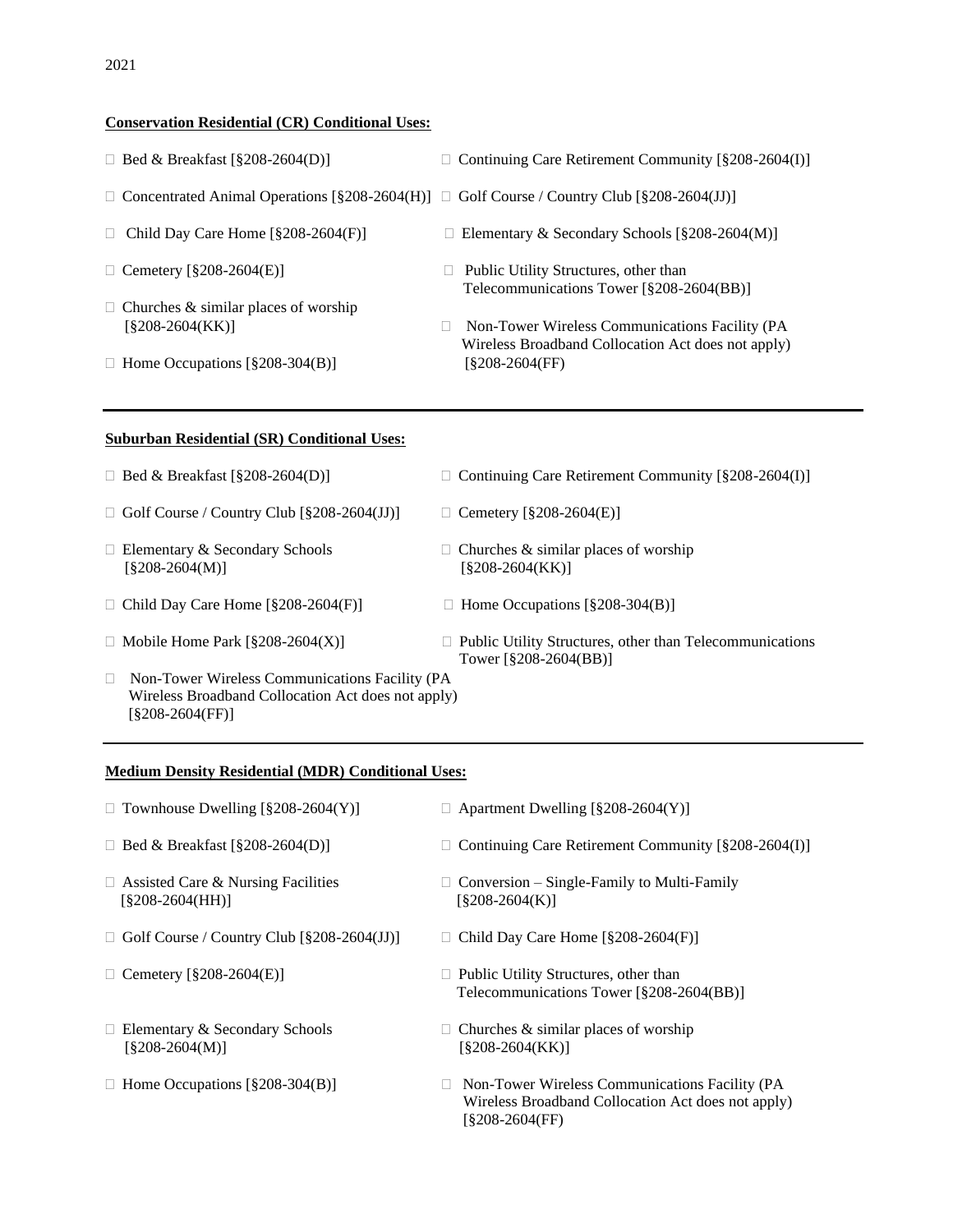#### **Town Center (TC) Conditional Uses:**

- $[\$208-2604(I)]$  [§208-2604(K)]
- $\Box$  Conversion Residential to Non-Residential  $\Box$  Child Day Care Center [§208-2604(F)]  $[§208-2604(J)]$
- $\Box$  Group Child Day Care Home [§208-2604(F)]  $\Box$  Manufacturing, Light [§208-2604(V)
- $\Box$  Shopping Center [§208-2604(CC)]  $\Box$  Supermarket [§208-2604(EE)]
- 
- [§208-2604(KK)] Tower [§208-2604(BB)]
- $\Box$  Traditional Neighborhood Development  $\Box$  Home Occupations [§208-304(B)] [Article 1800]
- □ Non-Tower Wireless Communications Facility (PA Wireless Broadband Collocation Act does not apply) [§208-2604(FF)]

#### **Route 19 Boulevard (RB) Conditional Uses:**

- 
- $\Box$  Commercial Greenhouse, Garden Center  $\Box$  Automobile Sales [§208-2604(C)] Or Plant Nursery [§208-2604 (P)]
- 
- $[208-2604(O)]$
- $\Box$  Hotel, Motel and Hotel-Office Complex  $\Box$  Shopping Center [208-2604(CC)]  $[208 - 2604(R)]$
- 
- $[\$208-2604(M)]$  [§208-2604(KK)]
- Telecommunications Tower [§208-2604(BB)]
- 
- $\Box$  Non-Tower Wireless Communications Facility  $\Box$  Motorcycle Sales [§208-2604(RR)] (PA Wireless Broadband Collocation Act does not apply)  $[\$208-2604(FF)]$   $\Box$  Hospital  $[\$208-2604(II)]$
- $\Box$  Continuing Care Retirement Community  $\Box$  Conversion Single-Family to Multi-Family
	-
	-
	-
- $\Box$  Motorcycle Sales  $\lceil \frac{8208-2604(RR)}{8208-2604(RR)} \rceil$  Medical Office  $\lceil \frac{8208-2604(W)}{8208-2604(W)} \rceil$  and  $\lceil \frac{8208-2604(W)}{8208-2604(W)} \rceil$
- $\Box$  Churches & similar places of worship  $\Box$  Public Utility Structures, other than Telecommunications
	-

- $\Box$  Apartment Dwelling [§208-2604(Y)]  $\Box$  Continuing Care Retirement Community [§208-2604(I)]
- $\Box$  Conversion Single-Family to Multi-Family  $\Box$  Conversion Residential to Non-Residential  $[\$208-2604(K)]$  [§208-2604(J)]
	-
- $\Box$  Child Day Care Center [§208-2604(F)]  $\Box$  Group Child Day Care Home [§208-2604(F)]
- $\Box$  Drive-Through Facility  $[\S 208-2604(L)]$   $\Box$  Gasoline Station with or without Convenience Store
	-
- $\Box$  Supermarket [208-2604(EE)]  $\Box$  Colleges & Universities [208-2604(M)]
- $\Box$  Elementary & Secondary Schools  $\Box$  Churches & similar places of worship
- $\Box$  Public Utility Structures, other than  $\Box$  Traditional Neighborhood Development [Article 1800]
- $\Box$  Home Occupations [§208-304(B)  $\Box$  Medical Office [§208-2604(W)] and [§208-2604(OO)]
	-
	-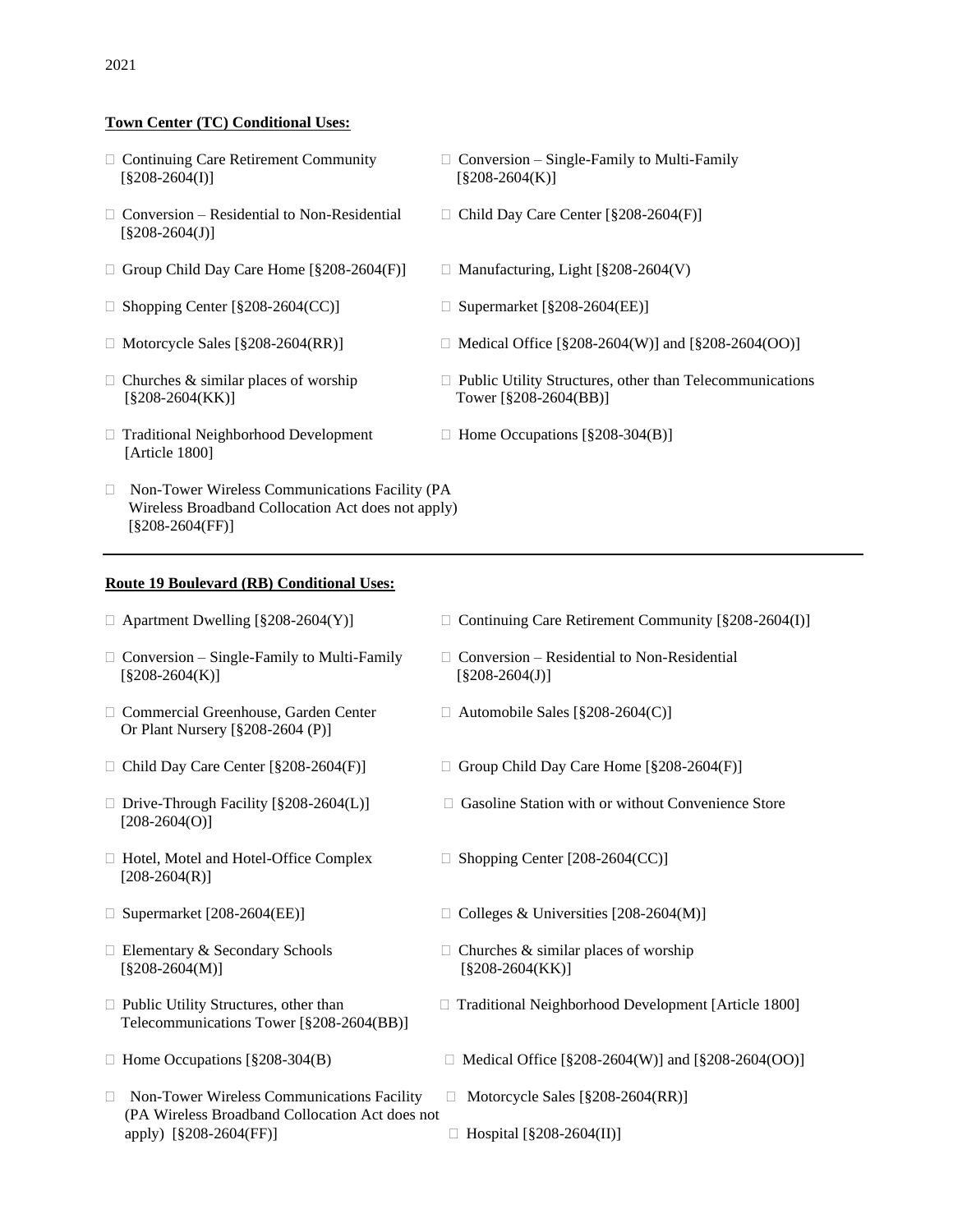## **Highway Commercial (HC) Conditional Uses:**

| Apartment Dwelling [§208-2604(Y)]<br>$\Box$                                                   | $\Box$ Continuing Care Retirement Community [§208-2604(I)]                                                                |
|-----------------------------------------------------------------------------------------------|---------------------------------------------------------------------------------------------------------------------------|
| $\Box$ Halfway House [§208-2604 (Q)]                                                          | Medical Office [§208-2604(W)] and [§208-2604(OO)]                                                                         |
| $\Box$ Conversion – Single-Family to Multi-Family<br>$[§208-2604(K)]$                         | Conversion - Residential to Non-Residential<br>$[§208-2604(J)]$                                                           |
| □ Commercial Greenhouse, Garden Center<br>Or Plant Nursery [§208-2604 (P)]                    | Automobile Sales [ $\S208-2604(C)$ ]                                                                                      |
| Motorcycle Sales [§208-2604(RR)]                                                              | Churches & similar places of worship $[\S 208 - 2604(KK)]$                                                                |
| $\Box$ Child Day Care Center [§208-2604(F)]                                                   | Group Child Day Care Home [§208-2604(F)]                                                                                  |
| $\Box$ Drive-Through Facility [§208-2604(L)]                                                  | Funeral Homes & Mortuaries [§208-2604(N)]                                                                                 |
| $\Box$ Gasoline Station with or without<br>Convenience Store [§208-2604(O)]                   | Hotel, Motel and Hotel-Office Complex<br>$[§208-2604(R)]$                                                                 |
| $\Box$ Kennels, Private or Commercial [§208-2604(T)]                                          | Shopping Center § [208-2604(CC)]                                                                                          |
| $\Box$ Supermarket [§208-2604(EE)]                                                            | Vehicular Wash [§208-2604(GG)]                                                                                            |
| $\Box$ Colleges & Universities [§208-2604(M)]                                                 | Hospital [§208-2604(II)]                                                                                                  |
| $\Box$ Public Utility Structures, other than<br>Telecommunications Tower [§208-2604(BB)]      | <b>Sewage Treatment Plant</b>                                                                                             |
| $\Box$ Solid Waste Disposal Facility [§208-2604(DD)]<br>$\Box$ Home Occupations [§208-304(B)] | □ Non-Tower Wireless Communications Facility<br>(PA Wireless Broadband Collocation Act does not<br>apply) [§208-2604(FF)] |

#### **Planned Office Research and Business Park (PORBP) Conditional Uses:**

| $\Box$ Conversion – Residential to Non-Residential<br>$\left[ $208 - 2604(J) \right]$ | $\Box$ Drive-Through Facility [§208-2604(L)]                           |
|---------------------------------------------------------------------------------------|------------------------------------------------------------------------|
| $\Box$ Child Day Care Center [§208-2604(F)]                                           | Group Child Day Care Home $\S208-2604(F)$                              |
| $\Box$ Gasoline Station with or without<br>Convenience Store $[208-2604(0)]$          | Hotel, Motel and Hotel-Office Complex<br>$[208-2604(R)]$               |
| $\Box$ Medical Office [§208-2604(W)]                                                  | $\Box$ Personal Storage Facility [§208-2604(Z)]                        |
| $\Box$ Supermarket [208-2604(EE)]                                                     | Vehicular Wash [208-2604(GG)]                                          |
| $\Box$ Colleges & Universities [208-2604(M)]                                          | $\Box$ Tower-Based Wireless Communications Facility [208-<br>2604(FF)] |
| $\Box$ Non-Tower Wireless Communications Facility (PA                                 |                                                                        |
|                                                                                       |                                                                        |

 Wireless Broadband Collocation Act does not apply) [§208-2604(FF)]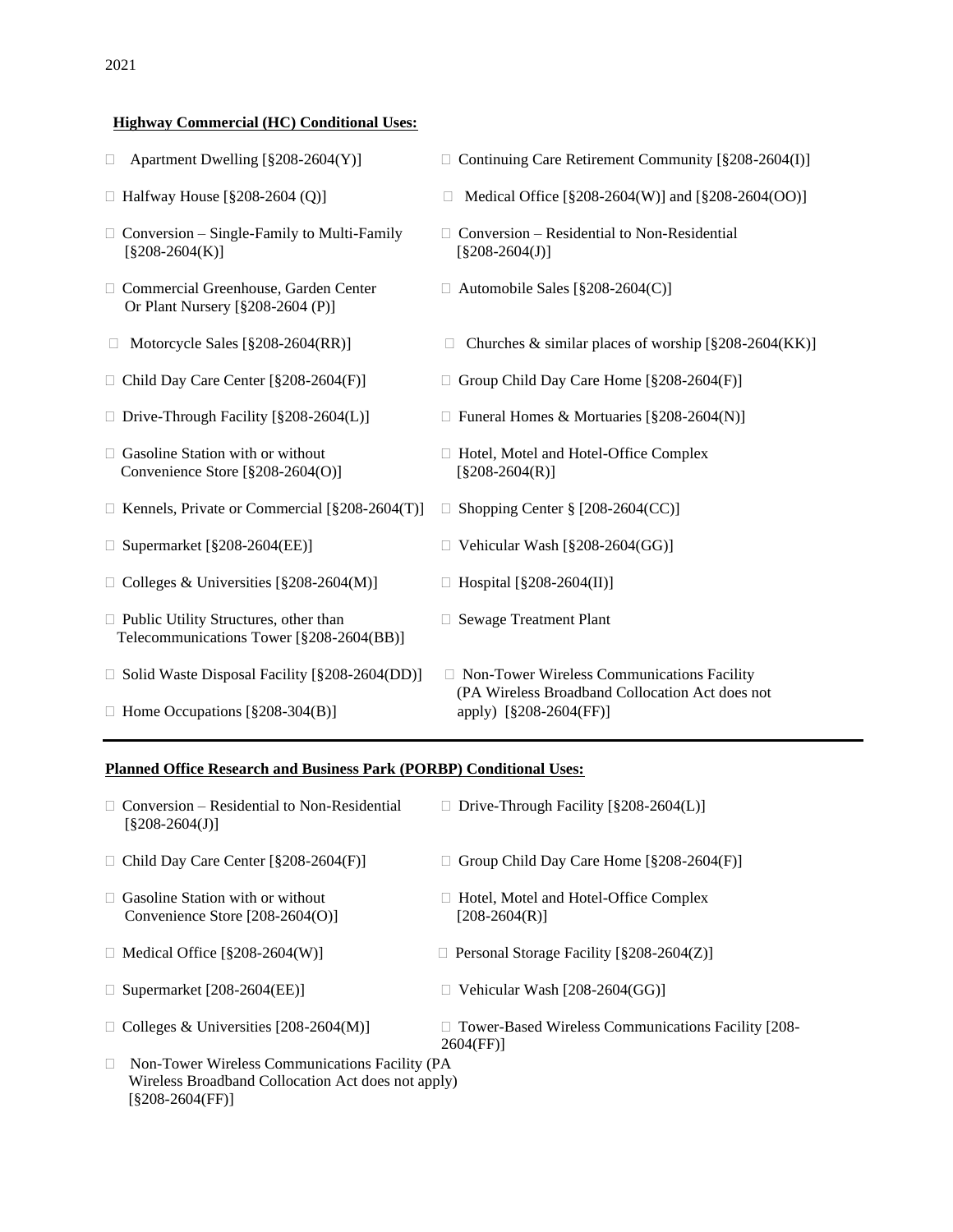## **Residential, Research, Technology Park (RRTP) Conditional Uses:**

| $\Box$ Drive-Through Facility [§208-2604(L)] | $\Box$ Hotel, Motel and Hotel-Office Complex<br>$[208-2604(R)]$         |
|----------------------------------------------|-------------------------------------------------------------------------|
| $\Box$ Colleges & Universities [208-2604(M)] |                                                                         |
|                                              | $\Box$ Non-Tower Wireless Communications Facility (PA                   |
| $\Box$ Home Occupations [208-304(B)]         | Wireless Broadband Collocation Act does not apply)<br>$(S208-2604(FF))$ |
|                                              |                                                                         |

### **Planned Industrial Park (PIP) Conditional Uses:**

| $\Box$ Adult-Oriented Establishment [208-2604(A)]                            | Drive-Through Facility $\S208-2604(L)$<br>$\mathbf{L}$                                                                                  |
|------------------------------------------------------------------------------|-----------------------------------------------------------------------------------------------------------------------------------------|
| $\Box$ Child Day Care Center [§208-2604(F)]                                  | Group Child Day Care Home [§208-2604(F)]                                                                                                |
| $\Box$ Gasoline Station with or without<br>Convenience Store $\S208-2604(0)$ | Junkyard or Automotive Wrecking Yard<br>$\mathbf{L}$<br>[208-2604(S)]                                                                   |
| $\Box$ Kennels Private or Commercial [208-2604(T)]                           | $\Box$ Personal Storage Facility [208-2604(Z)]                                                                                          |
| Colleges & Universities $[208-2604(M)]$                                      | Sewage Treatment Plant                                                                                                                  |
| $\Box$ Tower-Based Wireless Communications Facility<br>[208- 2604(FF)]       | Uses Not Specifically Listed $[208-2604(G)]$<br>П.                                                                                      |
| $\Box$ Hotel, Motel and Hotel-Office Complex<br>$[208-2604(R)]$              | Non-Tower Wireless Communications Facility (PA<br>$\mathbf{L}$<br>Wireless Broadband Collocation Act does not apply)<br>[§208-2604(FF)] |

## **Open Space, Public and Conservations (OSPC) Conditional Uses:**

| $\Box$ Golf Course / Country Club [208-2604(JJ)]     | $\Box$ Cemetery [208-2604(E)]                                                                                             |
|------------------------------------------------------|---------------------------------------------------------------------------------------------------------------------------|
| $\Box$ Museum [208-2604(AA)]                         | □ Public Utility Structures, other than Telecommunications<br>Tower [§208-2604(BB)]                                       |
| $\Box$ Oil and Gas Extraction [208-2604(LL)]         | $\Box$ Tower-Based Wireless Communications Facility [208-<br>2604(FF)                                                     |
| $\Box$ Natural Gas Processing Plants and Natural Gas |                                                                                                                           |
| Compressor Stations [208-2604(MM)]                   | Non-Tower Wireless Communications Facility (PA<br>Wireless Broadband Collocation Act does not apply)<br>$[§208-2604(FF)]$ |

\_\_\_\_\_\_\_\_\_\_\_\_\_\_\_\_\_\_\_\_\_\_\_\_\_\_\_\_\_\_\_\_\_\_\_\_\_\_\_\_\_\_\_\_\_\_\_\_\_\_\_\_\_\_\_\_\_\_\_\_\_\_\_\_\_\_\_\_\_\_\_\_\_\_\_\_\_\_\_\_\_\_\_\_\_\_\_\_\_\_\_\_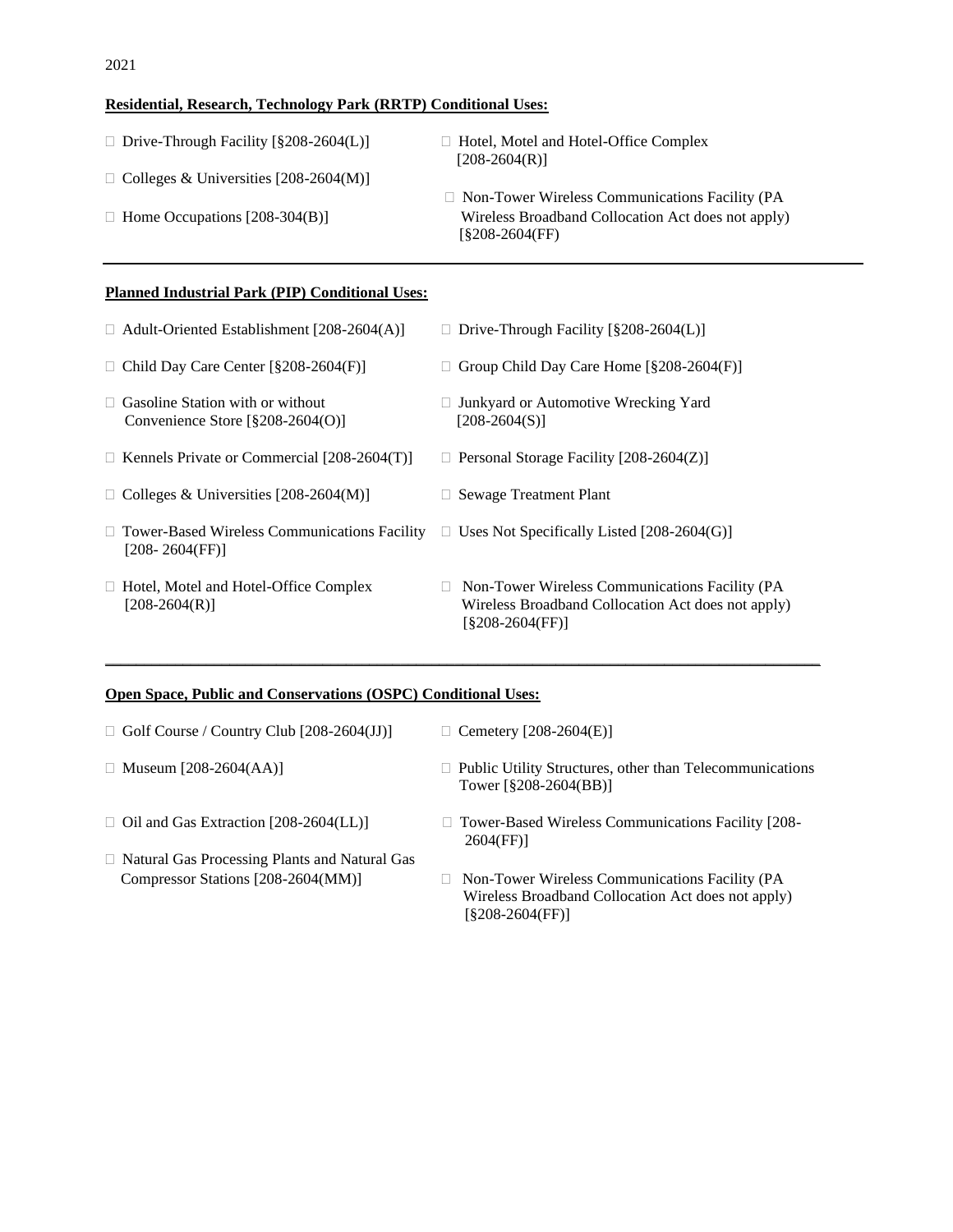|                                                     | Applicant, being duly sworn, says he/she is:                                 |                                                                                                                                                                                                                      |            |                     |       |  |
|-----------------------------------------------------|------------------------------------------------------------------------------|----------------------------------------------------------------------------------------------------------------------------------------------------------------------------------------------------------------------|------------|---------------------|-------|--|
|                                                     |                                                                              | the owner of the property in question                                                                                                                                                                                |            |                     |       |  |
|                                                     |                                                                              | the authorized agent for owner of record of the property for which the application is made. The owner's<br>signed and notarized authorization to his/her agent to act on owner's behalf is required to be submitted. |            |                     |       |  |
|                                                     |                                                                              | has equitable interest in the property as submitted and documentation is attached to this application.                                                                                                               |            |                     |       |  |
|                                                     |                                                                              | All information provided on and with this application is true and correct to the best of my knowledge or belief.                                                                                                     |            |                     |       |  |
|                                                     |                                                                              | <b>INDIVIDUAL APPLICANT</b>                                                                                                                                                                                          |            |                     |       |  |
|                                                     | Signature of Applicant                                                       |                                                                                                                                                                                                                      |            |                     |       |  |
| PARTNERSHIP APPLICANT<br><b>CORPORATE APPLICANT</b> |                                                                              |                                                                                                                                                                                                                      |            |                     |       |  |
|                                                     |                                                                              |                                                                                                                                                                                                                      |            |                     |       |  |
| Name of Applicant                                   |                                                                              |                                                                                                                                                                                                                      |            | Name of Corporation |       |  |
| By:                                                 |                                                                              |                                                                                                                                                                                                                      | $\rm\,By:$ |                     |       |  |
|                                                     |                                                                              | Partner<br>Signature                                                                                                                                                                                                 |            | Signature           | Title |  |
|                                                     | Please attach responses to Section 208-2603, General Standards and Criteria. |                                                                                                                                                                                                                      |            |                     |       |  |